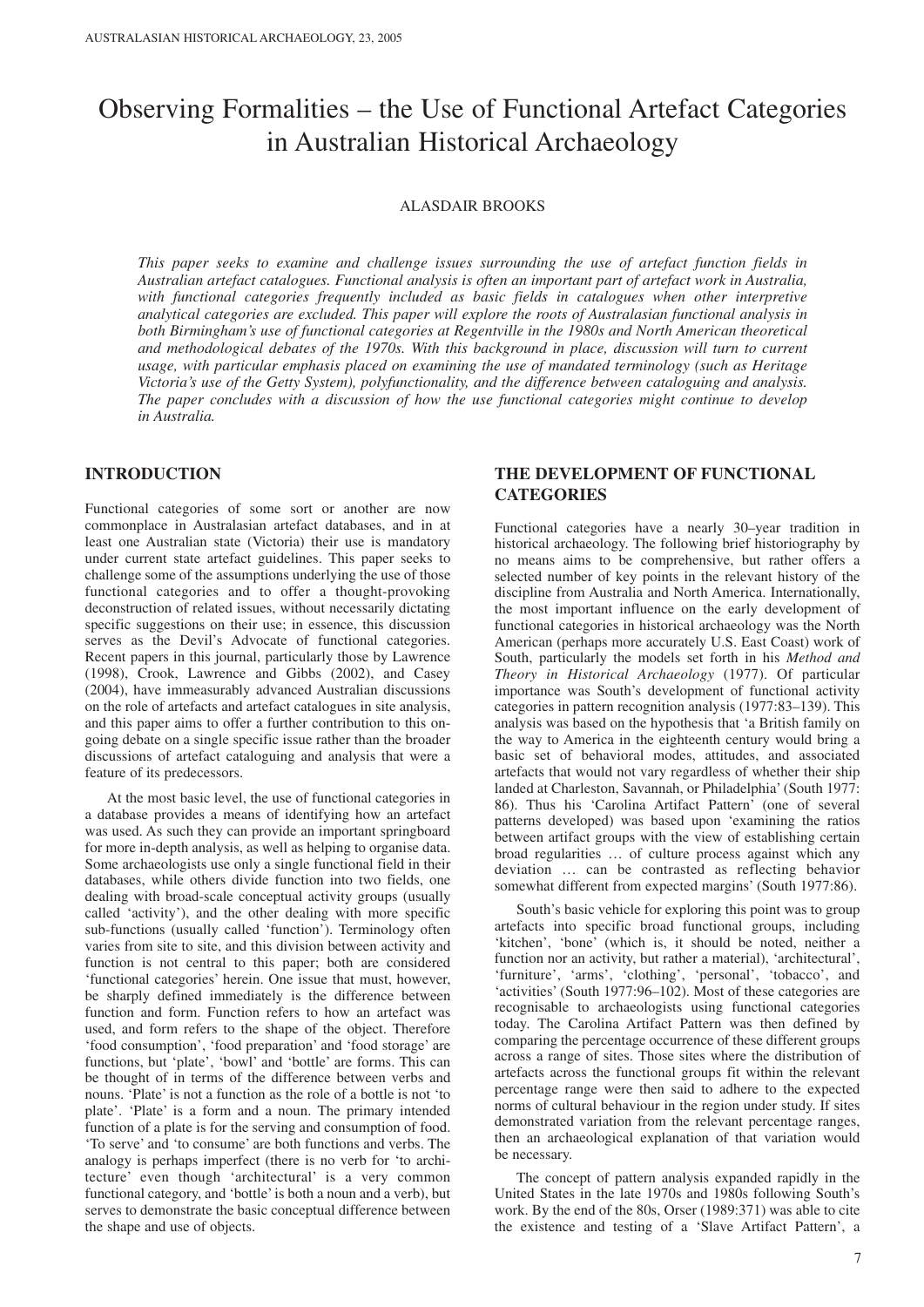'Carolina Slave Artifact Pattern', a 'Plantation Artifact Pattern' and a 'Tenant Artefact Pattern' in the Southern United States alone. Orser offered what was perhaps the most trenchant criticism of South's approach at that time:

When he [South] fails to introduce any semblance of cultural change among his hypothetical laborers, he condemns them to a synchronous existence in a world devoid of change … South does not elucidate the social relations of colonial life in North America. His analytical units do not account for the association between social relations and material items, but merely the relations between the inert items themselves as secondary reflections of whole-cultural … behaviour. (Orser 1989:379).

Orser also criticised the growth of *ad hoc* patterns for specific sites – 'an unconnected catalog of worldwide patterns', something which he recognised was certainly not South's intent, merely an unfortunate by-product of Southinspired analysis (Orser 1989:380). To Orser's criticisms might also be added South's unwillingness to grapple adequately with artefact polyfunctionality – an issue this paper will return to, but which South dismissed with the curious argument that there is no need to devise functional artefact classes that have no exceptions as virtually every artefact class can be used for a variety of purposes (South 1977:96).

Despite thematic and methodological criticisms, South's basic observations have nonetheless continued to serve as a framework for North American work. Prior to the introduction of functional analysis, the use of artefacts in analysis was often restricted to typological development and site dating rather than advancing our understating of how people lived in the past. Thus South offered a theoretically-aware means to focus analysis on the use consumers made of artefacts rather than only the mechanics of production and date. Historical archaeology has inevitably continued to develop since South. By no means would all North American practitioners use his original categories – or engage with patterns – in the same sense. Yet some American artefact catalogues, and the analysis that follows, are to this day often implicitly and explicitly based around Southian conceptions of function. Thus in the mid-1990s, leading East Coast consultancy firm John Milner Associates was using functional artefact groups as the primary determining category in the catalogue, even before material; a bone china decal-printed saucer would be classed as 'K' for kitchen before being classed as 'C' for ceramic (John Milner Associates 1994:20). Zierdan's analysis of the social concept of refinement at a Charleston (South Carolina) merchant's house openly uses the same eight artefact categories originally posited by South (Zierdan 1999), and Armstrong and Hauser's recent analysis of an East Indian labourer's household in Jamaica uses slightly less overtly Southian functional categories to posit a 'similar pattern of material use' amongst African and East Indian households before and after emancipation (Armstrong and Hauser 2004:14).

While the roots of functional categories in North American historical archaeology are fairly clear, their specific origins in Australia are less obvious. At the risk of oversimplification, two general approaches can be seen to have jointly influenced their early development. The first – and arguably more important – of these was the archaeological approach. Birmingham's work, as articulated in her 1990 overview of urban archaeology in Australia (itself a discussion of 'key issues' identified in the previous decade of fieldwork) demonstrates that they were in use by the 1980s. Birmingham touches on several issues in her 1990 overview, but the most relevant to the present topic is the section on the development of finds analysis in Australian urban archaeology. In terms of functional analysis, it is notable that Birmingham's approach, as originally developed for the analysis of the Regentville site, deliberately chose to make little distinction between cataloguing and analytical phases in artefact work: 'The analytical stage began as soon as the material was sorted, since the variables selected for database entry determined the parameters of any future analysis' (Birmingham 1990:19). Birmingham then went on to list the more complex variables included in the original database:

Building materials and fittings were categorised by social and stylistic aspects as well as simply by material; tablewares by functional and decorative categories, together with pattern, set, object, and marks information as appropriate; containers by functional categories relevant to questions of diet and life style … (Birmingham 1990:19)

Not all analytical data were collated directly through the database – 'often information at a higher level of individual complexity proved to be better handled manually' (Birmingham 1990:19). Significantly, by this time, 'function' had been identified as one of the key 'nature, fabric, and features' of an artefact (along with material and form) that served as one of the 'three dimensions' of artefact data (Birmingham and Murray 1987:97).

In that Birmingham explicitly stated that more 'complex' variables, such as functional categories, were chosen in order to study the socio-cultural self-categorisation of the wealthy British owner of the Regentville mansion, there are clear, if somewhat loose, analogies between this early Australian work and South-influenced American approaches. There are cases where this linkage is more explicit: Casella (2001:27) directly links her functional categories with work undertaken by Praetzellis and Praetzellis (1990) in California, and Casey's recent discussion of functional analysis at the CSR site at Pyrmont (Sydney, NSW) draws on a number of American studies (Casey 2004:31–32). Casey's study also simultaneously serves as the strongest existing defence of functional analysis in the Australian literature. Given the synergies involved, it seems likely that a general awareness of American approaches implicitly influenced Australian functional categories, without most researchers feeling a need to particularly emphasise the connection. To note the apparent lack of consistent trans-Pacific engagement on this specific issue is hardly a criticism. Birmingham, for example, had specific, clearly-stated reasons for pre-selecting certain analytical categories in the database, and these reasons were directly connected to the site's research design. The categories used were carefully grounded in both theory and method. Unfortunately, in the period following the Regentville research, Australian analysis was rarely so explicit in its approach to databases, and functional categories often seemed to be included in artefact catalogues more out of habit than design.

The second general approach in the early development of functional categories in Australia was museum classification. Here existing categories developed for museum curation were adapted – or, more frequently adopted wholesale – for the purpose of archaeological cataloguing. For example, the Port Arthur Archaeology Fieldwork Manual, while using its 'fabric key' as the primary determinant of artefact class, uses the American Association for State and Local History's *Nomenclature for Museum Cataloging* (Chenhall 1978) for defining the categories in its 'functional register' (Davies and Buckley 1987). The *Nomenclature* was designed to create 'an organised, internally consistent, hierarchical system for the classification and naming of man-made objects' (Chenhall 1978:7) based on the primary intended function of objects – and was also subsequently adapted (rather than adopted) for use by the Canadian Parks Service (Environment Canada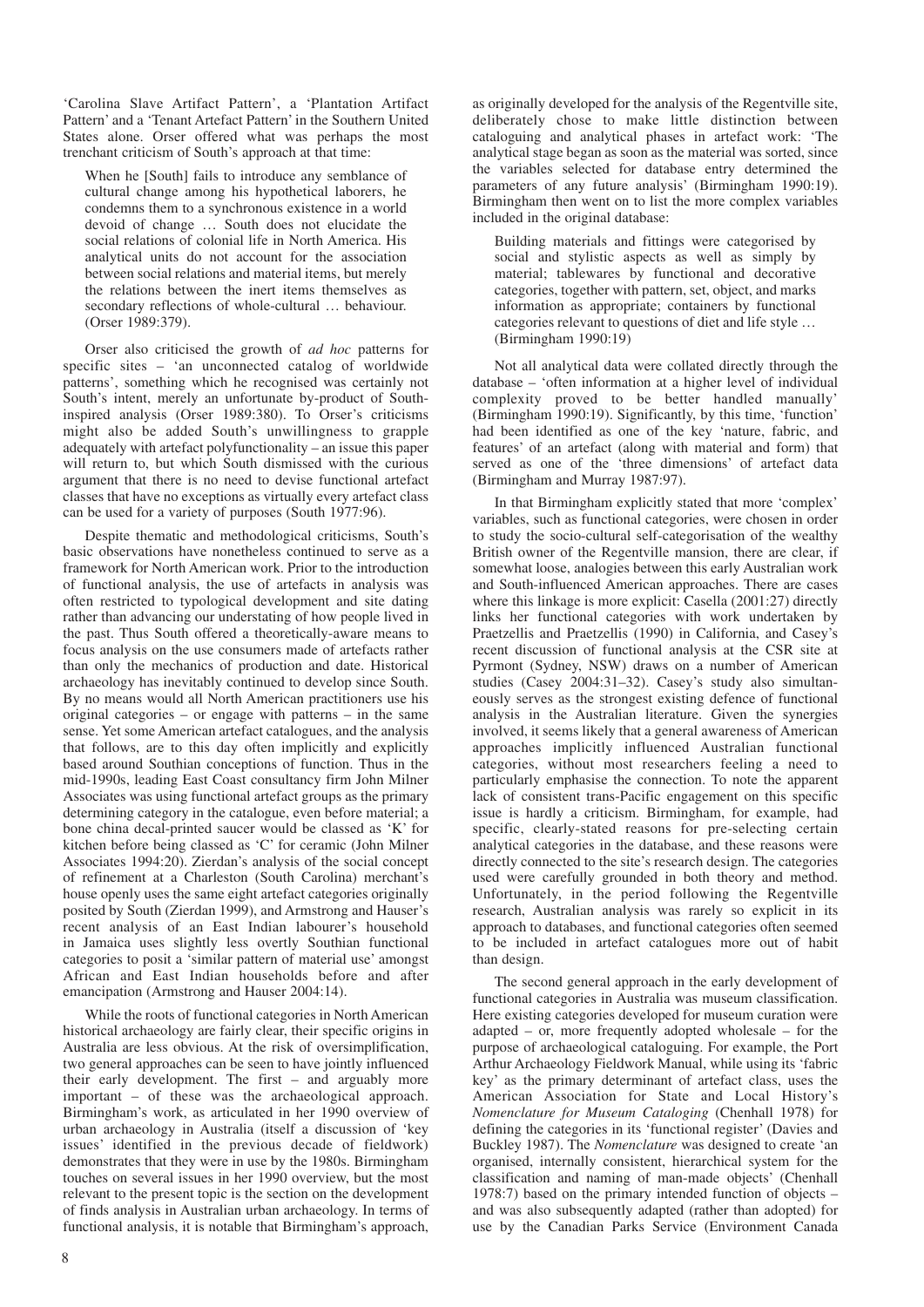1992). While not necessarily a consistent thread in the history of Australian functional analysis, this approach has recently been revived through the Heritage Victoria archaeology laboratory's mandating the use of the Art and Architecture Thesaurus of the USA's Getty Research Institute (Heritage Victoria 2004:4) for describing functional categories. The advantage of basing archaeological classification on a preexisting system lies in being able to cite a standardised – and hopefully clearly defined – system that can be consulted and used by other individuals working on different sites. Yet there is also a real danger that by using a system developed by nonarchaeologists to categorise archaeological data, both the archaeological catalogue and subsequent analysis become divorced from broader archaeological debates and the specific needs of archaeological analysis.

## **ISSUES IN FUNCTIONAL CATEGORY USE**

With a background in place, attention can turn to the challenges facing the application of functional categories today. This discussion will not debate whether or not the use of functional categories is desirable – it is assumed for the moment that Australian historical archaeologists have already decided to address some level of functional approach in their artefact catalogues – instead debate focuses on what challenges and issues face the archaeologist including these categories. Three issues are particularly crucial here: the distinction between cataloguing and analysis, artefact polyfunctionality, and the terminology of classification.

#### **The distinction between cataloguing and analysis**

One of the most important points in the broader conceptualisation of the role of functional categories is the distinction between artefact cataloguing on the one hand, and artefact analysis on the other. While issues arising from this distinction are increasingly recognised in Australasian artefact studies (Brooks 2005:16–17; Crook et al. 2002:30–31), it is still a matter of occasional confusion. Crook, Lawrence and Gibbs (2002:30) have pointed out the difference between *particularist* artefact studies, where the description of individual objects is the sole purpose of a catalogue, and *archaeological* studies, where the contextual study of the assemblage of the whole is the goal. In other words, there is a contrast between identifying the basic characteristics of individual objects, and understanding the broader meaning of the entirety of the assemblage. Crook, Lawrence and Gibbs (2002:31) rightly point out that artefact catalogues must be designed in order to contribute towards the latter. Yet their invaluable discussion arguably did not go far enough. In addition to the difference between particularistic and archaeological studies on the broader scale, there is also a need to closely define the difference between identification and analysis within individual catalogue entries. Without a carefully understanding of these two distinctions, artefact catalogues can often exhibit a curious, and function-specific, tension.

The *Archaeological Guide to British Ceramics in Australia* (Brooks 2005:15–18) offers a model for understanding the division between artefact identification and analysis (Table 1). Ceramics analysis is divided into two levels: the 'identification' level consisting of 'material', 'form', 'decoration' and 'date', and an 'analysis' level consisting of 'function', 'economy', 'status' and 'meaning'. The categories at the 'identification' level in this specific example are specifically geared towards ceramics work, but the general nature of this division holds true for all artefact classes.

**Table 1: The Ceramics Analysis Model (from Brooks 2005:16).**

LEVEL 2 – ANALYSIS ECONOMY – STATUS – FUNCTION – MEANING

LEVEL 1 – IDENTIFICATION WARE – FORM – DECORATION – DATE

The importance of this dual model for the present discussion lies in the recognition of the distinction between inherent artefact characteristics and socially-constructed artefact characteristics. Thus the categories in the 'identification' level

are those characteristics with which a fragment of pottery is: inherently imbued, and which exist objectively outside analysis. In other words, all researchers agree that ceramics are made of something (ware), have a certain shape (form), and have a certain external appearance (decoration) even if they disagree on how to define those categories. (Brooks 2005:17)

The categories in the 'analysis' level, however, are not inherent characteristics of the artefact, but are instead entirely socially constructed by the original user and the archaeologist, and do no exist outside of those social constructions – 'Thus while a ceramic vessel intrinsically has a ware and form type … no ceramic vessel is automatically imbued with function, status, or meaning.' (Brooks 2005:17). Artefact identification and artefact analysis are two entirely separate things, even when they are by necessity combined in archaeological studies into a holistic whole, and even though analysis is indeed impossible without identification.

The needs of defining particularist studies versus archaeological studies on the one hand and artefact cataloguing and artefact analysis on the other may seem superficially compatible. Both draw a distinction between merely describing objects and understanding the broader social context of the assemblage. However, a curious tension exists in this regard in Australasia when it comes to functional categories. While 'Activity' and/or 'Function' are common fields in Australian archaeology catalogues, in the overwhelming majority of cases they are the only sociallyconstructed 'analysis' categories found in those catalogues – there is no attempt to include other issues such as 'status', 'economy' and 'meaning'. If the primary purpose of catalogues is 'to facilitate the holistic analysis and interpretation of the site assemblage' (Crook et al.  $2002:30-31$ , then why should function be the only sociallyconstructed category in a database? Yet if the distinction between cataloguing and analysis is recognised, why should any socially-constructed analytical category be included in an initial accession catalogue?

The issue here is not one of deciding whether or not considerations of function should be included in archaeological analysis, but at what level of artefact work function should be included. Part of the problem lies in the traditional weakness, until recently, of artefact studies in Australian historical archaeology – something which has been discussed in considerable detail (Birmingham 1988:149; Brooks 2005:7; Crook et al. 2002:27–28; Lawrence 1998) and need hardly be covered here again. The specific issue here lies in that, for so many past studies, the production of the artefact catalogue was the end product of what passed for artefact 'analysis'; for any number of reasons, further work on the artefacts rarely took place (Crook et al. 2002:27–28). While it may well have been unintentional in most cases, the inclusion of functional categories in the artefact catalogue to a certain extent provided an illusion that 'analysis' had taken place even while other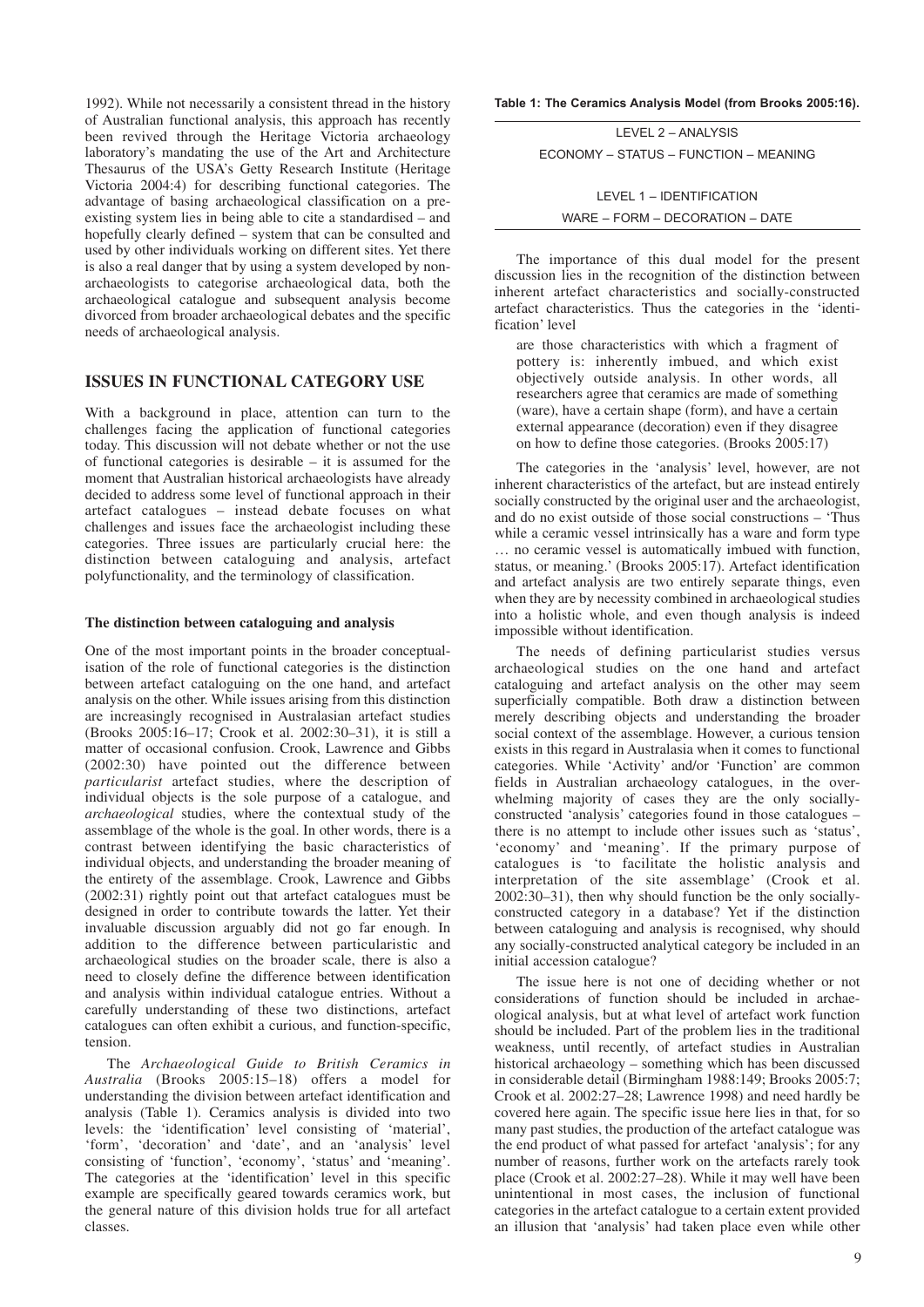socially-constructed analytical categories were excluded from both cataloguing and analysis. With theory-informed artefact work increasingly such a vital part of the discipline (e.g. Briggs 2005; Brooks 2005; Casey 2004; Casey and Lowe 2000; Lawrence 1998, 2001), this is now untenable.

## **Polyfunctionality**

Artefact polyfunctionality is the simple and straightforward concept that an artefact can have multiple functions across its period of use. This background to this point has recently been discussed in detail elsewhere (Brooks 2005:63–65), but a summation of the main issues behind the concept are necessary for the present discussion. On one level, polyfunctionality is simply the use of one vessel form for several everyday tasks. With tea cups, for example, Scott has noted how 'some ceramics vessels often assumed by archaeologists to have been used only in beverage consumption were also used in baking and boiling foods and other preparation activities' (Scott 1997:142). Thus a cup might be used not only for drinking tea, but also for making rice soup, rendering rennet, moulding various different types of food, mixing and measuring liquid and dry ingredients, cutting biscuits in dough, and baking batter and custard. These are not unusual functions, but examples of using a form for several different common kitchen activities. Cups are but one of many possible examples, but Scott is quite correct in observing that:

the evidence from these cookbooks strongly suggests that we have to reconsider our interpretive strategies in light of information from the people who used the material culture we recover. To disregard such evidence, even if it complicates an already convoluted methodology, would be to claim a twentieth-century 'scientific' privilege and arrogance that has little basis in the past as it was lived. (Scott 1997:153–154)

The potential multiple food and drink-related use of tea cups and other vessels is far from the only issue of polyfunctionality. At least with the latter example, the general function might fit within a broad 'kitchen' activity group even if the specific functions remain fluid. A far greater conceptual problem arises in the social difference between objects acquired for everyday use, and identical objects acquired for display. The most-discussed example of this within archaeology is the extensive use of dressers as a vehicle for ceramics display, something which has most often been examined in the context the rural poor (Brooks 2003:132–133, 2005:65; Vincentelli 1992; Webster 1999). The effect of display items on the material culture record in Australia has hitherto been an understudied issue, but any activity so well attested in nineteenth-century Britain must be considered at some level for Britain's Australian colonies. Unfortunately, it remains difficult to identify polyfunctionality through artefact analysis. While analysing artefacts within their specific site context can sometimes help as a guide, in most cases it will prove impossible to identify specifically how an artefact was used simply by looking at it. For example, use-wear (the cuts and marks made by cutlery and the like) on ceramic vessels are a poor guide as to whether or not an item was used for display. While a lack of use-wear marks might indicate that an item was used for display (though it might equally well indicate that the vessel was simply never used), the presence of use-wear marks need not indicate that a vessel was never used for display. A vessel might well have been used for display at some point in its life before being later used on an everyday basis – vessels can very much be used for alternating or multiple purposes within very short periods of time. Then there is the further possibility that broken objects might be recycled after discard, whether as gaming pieces or religious objects (e.g. Majewski and O'Brien 1987:183; Patten 1992) – in this case objects have arguably gone through two separate manufacture processes providing two irreconcilable primary intended functions.

These complex issues of multiple function have divided archaeologists. Some stress the complexity of the issue, and that the function-related 'cultural processes that form and transform the … archaeological record are diverse and, in many instances, are difficult to pinpoint' (Majewski and O'Brien 1987:183–186). Others argue that flexibility in functional category definition combined with an awareness of the nature of both site and artefacts make it possible to address function directly, and that multiple artefact use is less problematic than it may appear as artefacts are most often used for the purpose for which they were made (Casey 2004: 32). While this argument has much to recommend it, the idea that items are acquired for the specific purpose for which they were designed, and were most often used for this specific purpose is too optimistic – as is the contention that artefacts were typically used for the purpose that they were made for, and any different functions are 'not the reason why they were purchased for household use' (Casey 2004:32). As demonstrated, cups were used for any number of uses in the kitchen (as were saucers for that matter), and vessels purchased for display were not used for the primary purpose for which they were made. Yet the differences between these perspectives are perhaps not as great as it might initially appear – both Majewski and O'Brien (1987:186) and Casey (2004:32), for example, essentially agree on the importance of employing functional classification systems appropriate for the type of site under investigation. Neither is claiming that analyses of artefact function are impossible or undesirable, and arguably they merely disagree on how they choose to emphasise the complexity of polyfunctionality and address its implications for analysis. A middle path can easily be found that goes some way towards reconciling both perspectives' concerns while simultaneously recognising the strengths of both arguments.

It has previously been argued that Australian historical archaeologists should distinguish between *primary intended function*, *primary intended use*, and the various possible intended functions and uses beyond the primary (Brooks 2005:65). *Primary intended function* simply refers to the commonly intended function at the point of manufacture (a plate designed for food consumption), whereas *primary intended use* simply refers to the intended use by the consumer (a plate purchased for display on a dresser). In many cases, this distinction can be maintained through the simple means of being explicit about how catalogue fields are constructed. For example, the function fields in an accession catalogue could be explicitly restricted to primary intended function only. While this may not address polyfunctionality directly, it is at least methodologically consistent. This is in fact already done in Australia in some cases (e.g. Casey 2004:32). Another approach might be to acknowledge polyfunctionality by building multiple searchable fields into a database, one for primary intended function, another for primary intended use, and others for functions and uses beyond the primary. Nor are the two approaches described here necessarily incompatible; a basic accession catalogue could be explicitly restricted to primary intended function, while multiple function fields could be used for more detailed catalogues generated by minimum vessel count analysis and other in-depth artefact studies. As with the conceptual division between identification and analysis, an awareness of the potential problems underlying the use of functional categories need not mitigate against those categories so long as their use is queried and justified.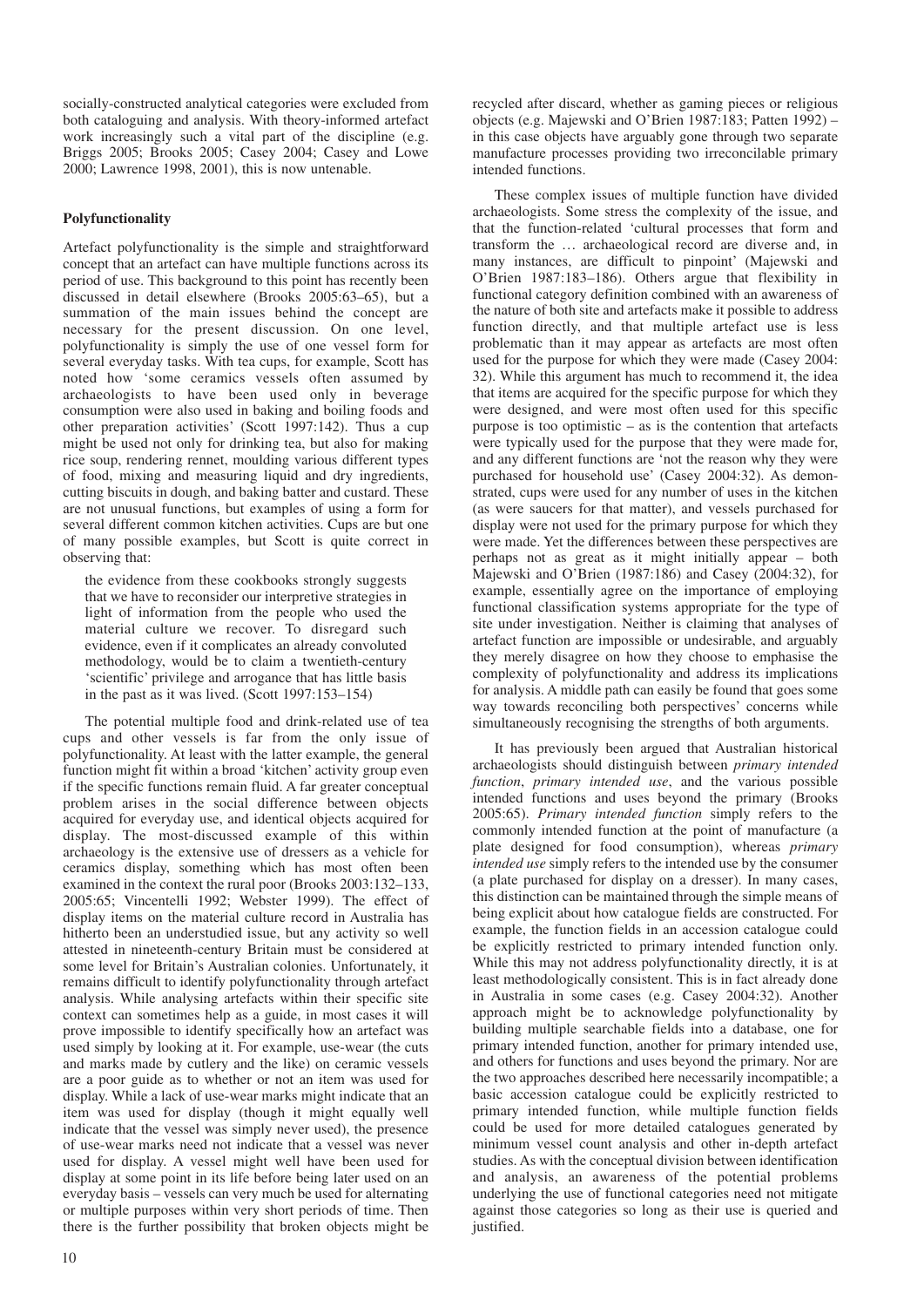#### **Terminology**

This paper has so far focused on offering some thoughts on the organisation of functional analysis within cataloguing and analysis, but some attention must also be given to the question of what terminology to actually use. At the most basic level, it is vital to ensure a distinction between the terminology of function and form. This is not some minor matter of semantics, but is rather crucial to our understanding of an assemblage. Once again, 'function' is used to refer to how the vessel was used, whereas 'form' refers to what shape that vessel takes. In terms of the actual functional categories themselves, there are certain general categories that are common in Australian databases. Where distinctions between activity and function are made, categories such as 'architectural', 'clothing', 'kitchen' are in common usage – here there is a clear link to South's terminology (1977:96–102), to the point that even after nearly 30 years, much modern activity terminology could, for better or for worse, be taken directly from South. In catalogues where a second, more specific, level of function is included, there is perhaps more variation, but again certain categories tend to be repeated. The 'kitchen' activity, for example, is often broken down into 'consumption', 'serving', 'storage', and 'preparation', even though the precise terminology may vary. Despite these similarities, there is also variation between catalogues, with differing opinions on both levels not only on which terms to include, but also where some artefacts actually belong.

Yet some level of difference in terminology between sites and assemblages is arguably not only inevitable, but also desirable. Casey (2004:32) is quite correct in identifying a need for a flexibility of approach and thinking in defining categories. What is necessary within one context can be both unnecessary and inappropriate at another. For example, the recently developed Port Arthur artefact database (developed by a team consisting of this author, Bill Cohen, Greg Jackman, Catherine Tucker, and Richard Tuffin) features a 'penal' activity category divided into subfunctions of 'convict clothing', 'convict restraints', and 'penal architecture'. While of vital importance to gaining an understanding of the archaeological record within the specific socio-cultural context of the Port Arthur penal colony (and similar sites), a 'penal' function will be of more limited utility at most nonconvict or non-police associated Australian sites. Likewise, an 'educational' functional category including slate pencils and writing slates that might potentially be extremely important for understanding the cultural context of a Moravian Aboriginal mission (Lydon et al. 2004:26) or school site, might equally well be re-named or re-organised as a 'writing' functional category at sites where education activities were less central to activity. Smoking-related artefacts are sometimes placed under a 'recreation' activity field (as is the case at Port Arthur), and are sometimes placed under a separate 'tobacco' activity (South 1977; John Milner Associates 1994:41). While stricter standardisation is arguably vital for the identification of intrinsic artefact qualities, such as material and form, context-aware flexibility is more important than total cross-disciplinary terminological conformity for many socially-constructed analytical concepts.

However, it cannot be stressed enough that where functional categories are included in a database, whatever the specific nature of the categories, they must in some way be defined so as to be accessible to other individuals reading catalogues or reports. This is so others know what assumptions and research questions underline those categories and – if necessary – can use them for comparative research. While differences in the specific terminology of functional categories are indeed a necessary evil to some extent, without definitions there is a real danger that Australian historical archaeology will fall into the same trap that Orser identified for North American pattern analysis – and which has already befallen Australian ceramics pattern typeseries: a mass of unconnected site-specific data with little or no relevance to other sites. To call for definitions is not to call for all reports to feature a long theory-informed deconstruction of the nature of functional analysis (though they certainly can do so should anyone feel so inclined), although some mention of whether fields are limited to primary intended function or not would be helpful. Definitions in most cases need only consist of a paragraph describing what each field includes (e.g. Lydon et al. 2004:26) or a citation of another source if the categories are based on previous work (e.g. Casella 2001:27). All that is needed is enough data for others to know how the categories were formed.

In Victoria, however, the need to define functional categories, and the need to offer conceptual flexibility to archaeologists have collided in a cautionary terminological tale. While this specific example is directly applicable to only one Australian state, the broader issues and debates included here are relevant across Australasia. All historical archaeology collections lodged with the Victorian state archaeology lab are expected to use standard keyword lists for function (and, for that matter, materials). This is in order to 'ensure that data from all sites is consistent and easily searchable within our ARTEFACT database' (Heritage Victoria 2004:4). In and of itself, the intent is commendable and the goal admirable, but the unintended outcome is to arguably damage the production of quality archaeological research, and demonstrate how not to define functional categories. In a return to the old Port Arthur handbook's reliance on museum cataloguing terminology for functional definitions, the Heritage Victoria keywords are based on the Art and Architecture Thesaurus (AAT) generated by the Getty Research Institute in the USA (Heritage Victoria 2004:4), also sometimes referred to as the 'Getty System'.

There are four problems with using the AAT-based keywords. First of all, the Getty System is not archaeological; therefore terminology ignores archaeological terminology, forcing archaeologists to use categories with no archaeological tradition, or which are usually defined differently within archaeology. For example, while the 'architecture' and 'recreation' categories appear to be broadly defined as many archaeologists would use the categories, the 'domestic' category includes items that would surely be subdivided into separate areas by archaeologists; kitchen-related objects, faunal artefacts, fuel, and textiles are in the same general functional category (Heritage Victoria 2004:30–35). While Heritage Victoria only requires the use of the specific functions in databases, rather than the broad activity fields, this non-archaeological grouping of specific functions is conceptually unhelpful. Secondly, as pointed out by Crook, Lawrence, and Gibbs (2002:32) for an earlier version of the guidelines (Heritage Victoria 2001), the system makes no attempt to define data within a functional category – bowls and bottles are both considered containers, but no attempt is made to define what distinguishes a bowl from a bottle. Thirdly, there is no room for context-aware flexibility in the Getty system; by requiring archaeologists to use specific terminology, there is little scope for adapting terminology to the specific research demands of individual sites. While Heritage Victoria 'welcomes comments and suggestions for additions to these lists' (2004:4), those additions that have taken place paradoxically undermine the entire rationale of the system – a system that aims to offer internationally recognised standard terminology is no longer an internationally recognised standard terminology once it adds terms that are not part of that terminology.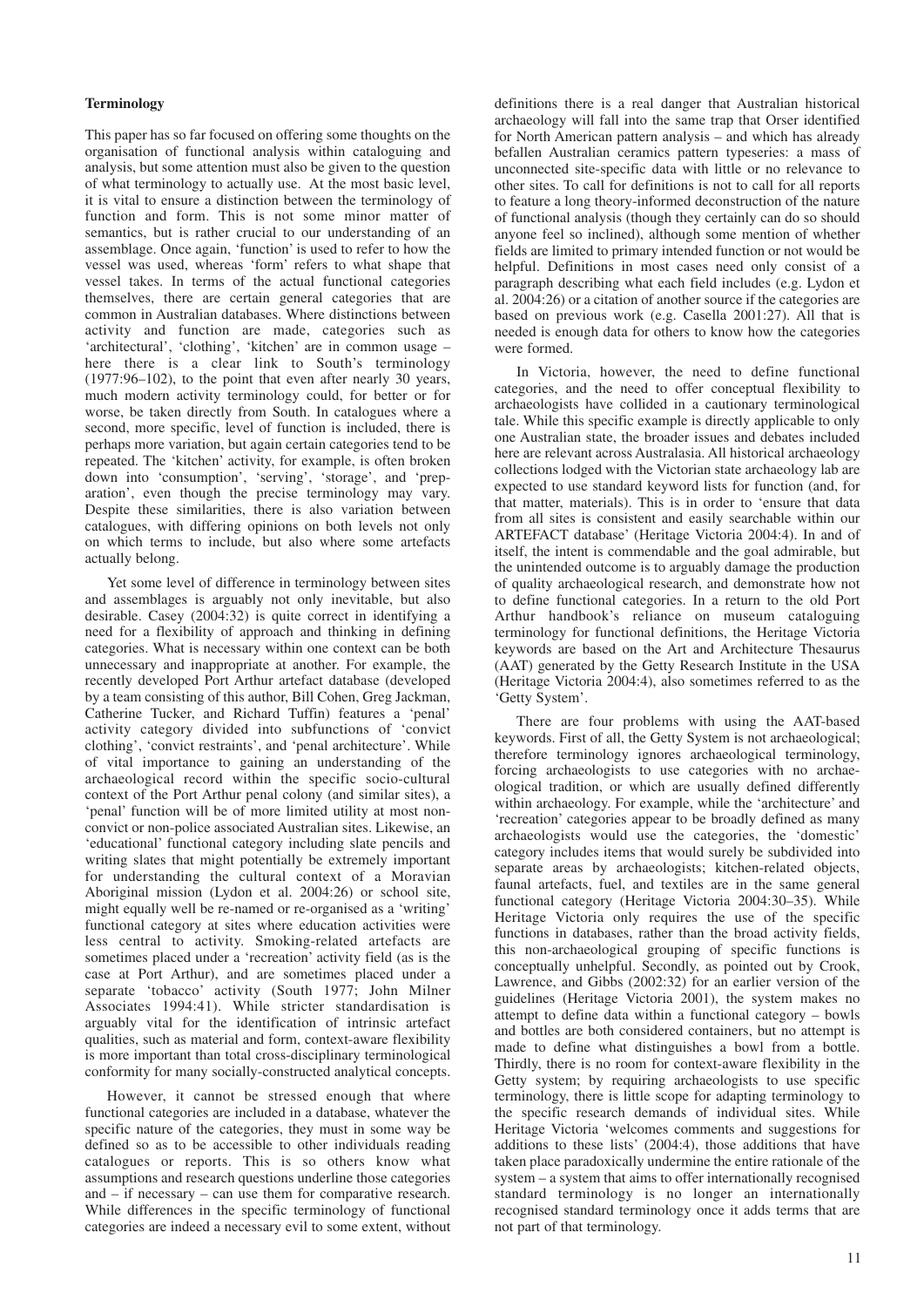The fourth, and most difficult, problem with the Getty System as currently required by Heritage Victoria is that it hopelessly confuses the boundary between function and form; in this regard it is not only unusably inconsistent, but is arguably decades behind archaeological debate. For example, under the general 'domestic' function category, there are subfunctions of both 'bottles' (for which no specific examples are included) and 'containers for storing or transporting food', examples of which include 'bottle (glass, ceramic)'; similarly, there is a sub-function category for 'containers', defined as 'open, often shallow, containers … especially for holding or serving food', which includes 'plates, bowls, cups, eggcups, bottles' *and* a sub-function for 'serving and consuming food' which includes 'platter, bowl, drinking glass' (Heritage Victoria 2004:31). Thus not only are many sub-functions in fact forms or collections of forms, but other sub-functions in the same overall functional categories include those very forms separately listed as sub-functions; bottles can be catalogued under three different categories, including their own non-functional sub-function. This level of organisational chaos is not only hopelessly confused from a theoretical and methodological perspective, but is so inconsistent so as to be useless for formal archaeological analysis. Indeed, any archaeologist who so confused function and form in interpretation would almost certainly immediately be considered guilty of undertaking poor analysis.

Historical archaeology functional categories are based on research that has a citable track record dating back to the 70s (South 1977) internationally and at least the 80s (Birmingham 1990; Birmingham and Murray 1987) in Australia. To reject this archaeological tradition in favour of a museum system that not only ignores archaeological debates, but is in fact counter-productive for consistent, quality archaeological research is – however admirable the intentions – simply misguided. That the Getty System is 'used by researchers overseas' (Heritage Victoria 2004:4) is essentially irrelevant since it is not the terminological tradition typically used by *archaeologists* overseas. While recognising that the very nature of archaeological research means that inconsistencies will exist in archaeological definitions of function, insisting that archaeologists use standardised systems based on nonarchaeological research is clearly not the answer. There is no reason why Heritage Victoria and other state, territorial, and national heritage bodies should not hold a centrally-defined database of functional terminology. Such a database can in fact be vital in addressing some of the cataloguing quality assurance issues identified by Crook, Lawrence and Gibbs (2002:32). A centrally-held and defined terminology can help to avoid major errors such as incorrect attributions and minor errors of transcription and spelling, as well as aiding the viability of comparative studies. But any such system must also be based on archaeological traditions, such as those cited above, and allow for research-appropriate additions in consultation between the archaeologist and the central body. Within this context, the museum-based terminology as currently used by Heritage Victoria is simply not appropriate.

## **CONCLUSION – MOVING FORWARD**

The goal of this paper has been to stimulate debate and challenge assumptions without necessarily providing any direct answers to the questions inevitably raised through that challenge. Nonetheless, it would be remiss to end without at least offering some thoughts on how these issues might be addressed. Practical issues of terminology and polyfunctionality, and more theoretical issues over the cataloguing/analysis divide might give pause for thought over how functional categories are used in Australian databases, but none of this should be taken as attempting to claim that functional analysis is somehow so convoluted as to render the use of functional categories irrelevant or functional analysis itself pointless. Some consideration of function is clearly necessary if archaeology is not to regress to the days when artefacts were only described instead of interpreted. The very pause for thought caused by considering these issues is in fact a positive, offering archaeologists an opportunity to examine, query, and justify their use of functional categories from a far more theoretically and methodologically aware perspective.

From this perspective, there are at least three questions that researchers might benefit from asking before including functional categories in a database:

- 1. Why are functional categories being included in the database, and what will they be used for? Here Birmingham (1990:19) and Casey (2004:31–32) provide an ideal model for Australia – specific functional categories are used to answer rigorously-defined research questions, and (in at least Casey's case) continually tested and queried as analysis proceeds. This should not be isolated practice, but rather standard procedure at all historical archaeology excavations; that the two examples cited in this paragraph come from both academic and consultancy archaeology amply proves that the defining, questioning, and testing of categories is not the sole preserve of academia, and is entirely appropriate to consultancy work.
- 2. How will functional categories be thematically conceived and organised? This issue covers two separate themes. First of all, consideration should be given to whether the functional categories cover solely the primary intended function at the point of manufacture, or whether some allowance for polyfunctionality is to be included. If the latter is deemed necessary or desirable, then this can be done through two separate methods. The first is to include multiple functional fields in the initial catalogue covering primary intended function and primary intended use (and perhaps secondary functions and uses as appropriate). The second is to use the initial catalogue for primary intended function only, and to use specialist analysis catalogues (particularly glass and ceramics minimum vessel count catalogues) to include multiple fields allowing for polyfunctionality. Another organisational issue involves deciding whether or not functional categories will be hierarchical – whether a database will only include specific functions and uses (however conceived), or also include broader 'activity' fields. In other words, will the primary intended function of a plate be defined solely as 'food consumption', or will there be an additional functional field to catalogue the broader conceptual functional activity as 'kitchen'.
- 3. What terminology will be used in the functional fields, however constructed? On this question alone has the present paper made a specific recommendation: that terminology based on archaeological tradition and the needs of archaeological research should ideally be favoured over non-archaeological museum curation systems. Many examples of this archaeological tradition exist in the literature for the archaeologist seeking to develop a functional terminology, and several of these from both Australia and the United States – some prominent, others perhaps less so – have been cited in this paper. It is vital that the terminology eventually used be defined, whether in the actual text of the final report or through citation of an otherwise accessible source. Definitions can certainly be collated, standardised and hosted by a central or governmental body in order to ensure terminological consistency, but archaeologists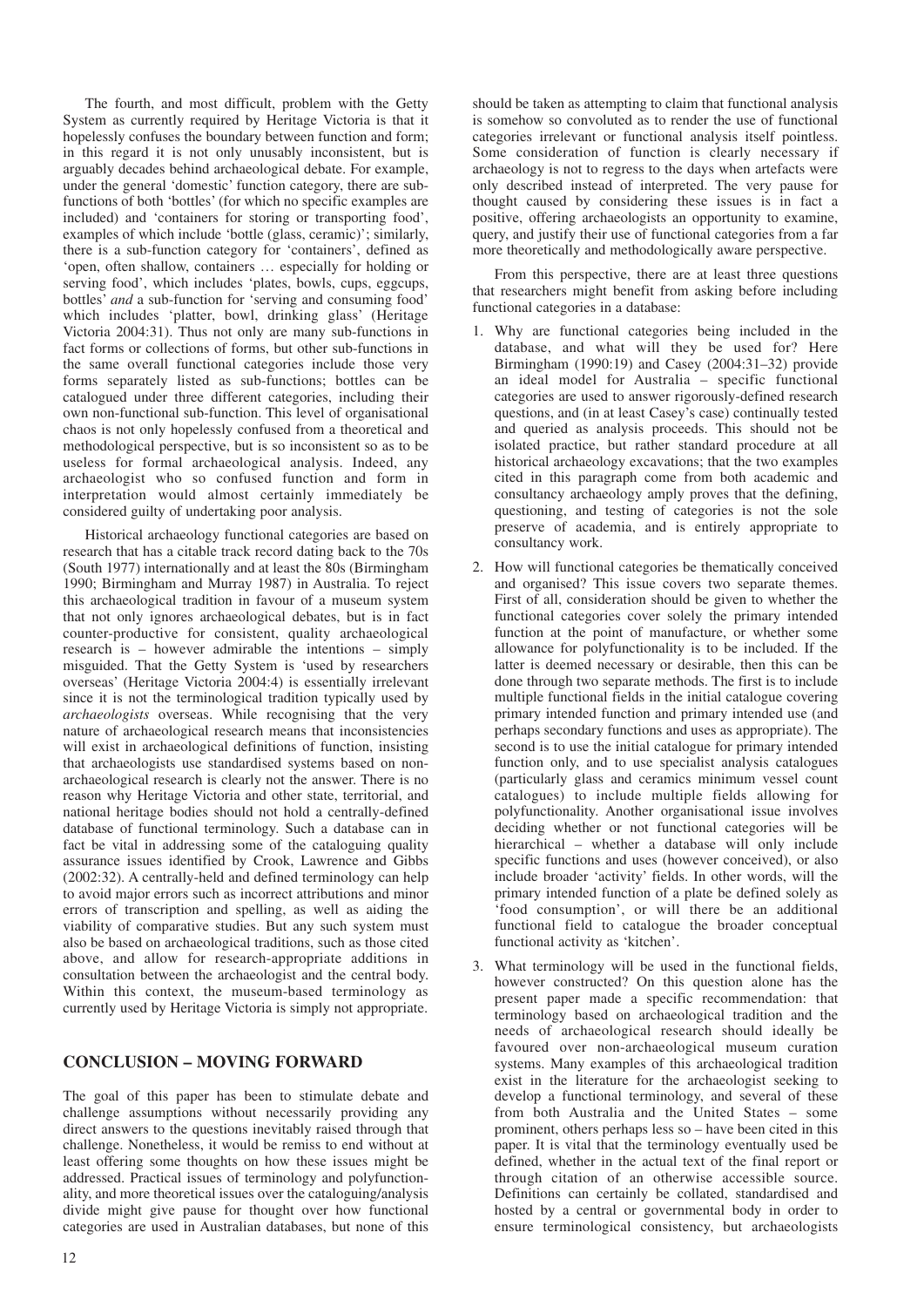should be able to add new terms to those standardised terms according to the research needs of their project – though his addition of new terms should be done in consultation with the central body where such an institution exists.

If the goal of this paper has been to challenge existing assumptions, then perhaps it is appropriate that the Devil's Advocate should end by briefly raising the greatest heresy of all: while discussion in this paper has been based on the assumption that Australian archaeologists will be including functional categories in their databases and catalogues, perhaps they are in fact entirely unnecessary. Perhaps the easiest way to deal with the conceptual difference between cataloguing and analysis on the one hand, and the complex intertwining of polyfunctionality, is to exclude functional categories from catalogues entirely. Not for a second should this somehow be taken as an argument that functional analysis should never be undertaken. On the contrary, issues of artefact use are, and always will be, central to our understanding of an artefact assemblage as something used and manipulated by humans within their broader socio-cultural environment. Yet artefact function is a socially-constructed concept, not an inherent quality of the artefact, and by forcing artefacts into pre-defined categories, there is a very real risk that we as archaeologists reify those categories into artificially narrow constructs. Socially constructed ideological concepts are not always best studied through narrowly defined database fields.

Taken from another perspective, archaeologists are perfectly capable of engaging in subtle examinations of status, ideological meaning, and economic value – whether for individual artefacts or the assemblage as a whole – without including 'status', 'meaning' or 'value' categories in a standard database. These issues are rightly seen, implicitly or explicitly, as best examined through in-depth analysis of the assemblage – not a simple catalogue database field. There exist many examples of artefact studies in the Northern Hemisphere where considerations of function were crucial to the understanding of all or part of the assemblage, but where no functional categories were included in the original artefact database (e.g. Brooks 2000, 2003; Heath 1999:47–64). The absence of the latter issues from Australasian databases should therefore not always be seen as failure on the part of a young discipline to come to grips with or adequately theorise these areas; sometimes it is simply in keeping with international practice. Within the Australian context, once it is recognised that function is not an inherent quality of artefacts, Birmingham's statement that 'often information at a higher level of individual complexity proved to be better handled manually' (Birmingham 1990:19) might as well apply to functional analysis than to any other type of analysis. Thus while this paper has offered thoughts on how to conceptualise and approach functional categories on the assumption that they will be used, perhaps some thought should ultimately be given as to whether they are necessary at all. Perhaps in the end database functional categories are little more than an archaeological magic feather – for the time being we believe them to be absolutely necessary, but one day we will discover that our analysis can fly without them.

## **ACKNOWLEDGEMENTS**

I am grateful to Greg Jackman at Port Arthur and Annie Muir at Heritage Victoria for commenting on those passages of the paper dealing with their respective areas of responsibility. I am particularly grateful to Annie for her calm and considered reaction to the paper's critique of current Heritage Victoria practices, and her comments were invaluable for tightening discussion on that issue. The paper also benefited indirectly

from comments from Jeanne Harris, Julie King, Ron May, and Cathy Spude during a discussion of functional issues on the HISTARCH e-mail discussion list, particularly as these comments helped to narrow discussion down to the use of functional categories specifically, rather than functional analysis more generally  $\overline{\phantom{a}}$  a crucial moment in this paper's development. I am also grateful to volume editor Martin Gibbs and my two anonymous reviewers for their helpful comments. As ever, all errors of fact and perceived errors of interpretation remain solely my own responsibility.

#### **BIBLIOGRAPHY**

- ARMSTRONG, D. and M.W. HAUSER 2004. 'An East Indian Laborer's Household in Nineteenth-Century Jamaica: a Case for Understanding Cultural Diversity through Space, Chronology, and Material Analysis' *Historical Archaeology* 38(2):9–21.
- BIRMINGHAM, J. 1988. 'The Refuse of Empire: International Perspectives on Urban Rubbish', in J. Birmingham, D. Bairstow and A. Wilson (eds), *Archaeology and Colonisation: Australia in the World Context*, Australian Society for Historical Archaeology, Sydney.
- BIRMINGHAM, J. 1990. 'A Decade of Digging: Deconstructing Urban Archaeology', in *The Australian Journal of Historical Archaeology*, 8:13–22.
- BIRMINGHAM, J. 1992. *Wybalenna: The Archaeology of Cultural Accommodation in Nineteenth Century Tasmania*, The Australian Society for Historical Archaeology, Sydney.
- BIRMINGHAM, J. and T. MURRAY 1987. *Historical Archaeology in Australia; a Handbook*, The Australian Society for Historical Archaeology, Sydney.
- BRIGGS, S. 2005. 'Portonian Respectability: Port Adelaide Labourers' Attitudes to Middle Class Respectability Through Material Culture, 1860–1900'. Paper presented at the annual meeting of the Society for Historical Archaeology, York.
- BROOKS, A. 2000. 'The Comparative Analysis of Late 18th- and 19th-Century Ceramics – A Trans-Atlantic Perspective', Unpublished DPhil Thesis, University of York, York.
- BROOKS, A. 2003. 'Crossing Offa's Dyke: British Ideologies and Late Eighteenth- and Nineteenth-Century Ceramics in Wales'. In S. Lawrence (ed.) *Archaeologies of the British*. Routledge, London, pp. 119–137.
- BROOKS, A. 2005. *An Archaeological Guide to British Ceramics in Australia, 1788–1901*, The Australian Society for Historical Archaeology, Sydney and the La Trobe University Archaeology Program.
- CASELLA, E.C. 2001. 'Every Procurable Object: A Functional Analysis of the Ross Female Factory Archaeological Collection'. Australasian Historical Archaeology, 19:25–38.
- CASEY, M. 2004. 'Falling Through the Cracks: Method and Practice at the CSR site, Pyrmont'. *Australasian Historical Archaeology*, 22:27–43.
- CASEY & LOWE 2000. *Archaeological Investigation, CSR Site, Pyrmont (Jacksons Landing)*, Casey & Lowe, Marrickville, New South Wales.
- CHENHALL, R.G. 1978. *Nomenclature for Museum Cataloging; A System for Cataloging Man-Made Objects*, American Association for State and Local History, Nashville.